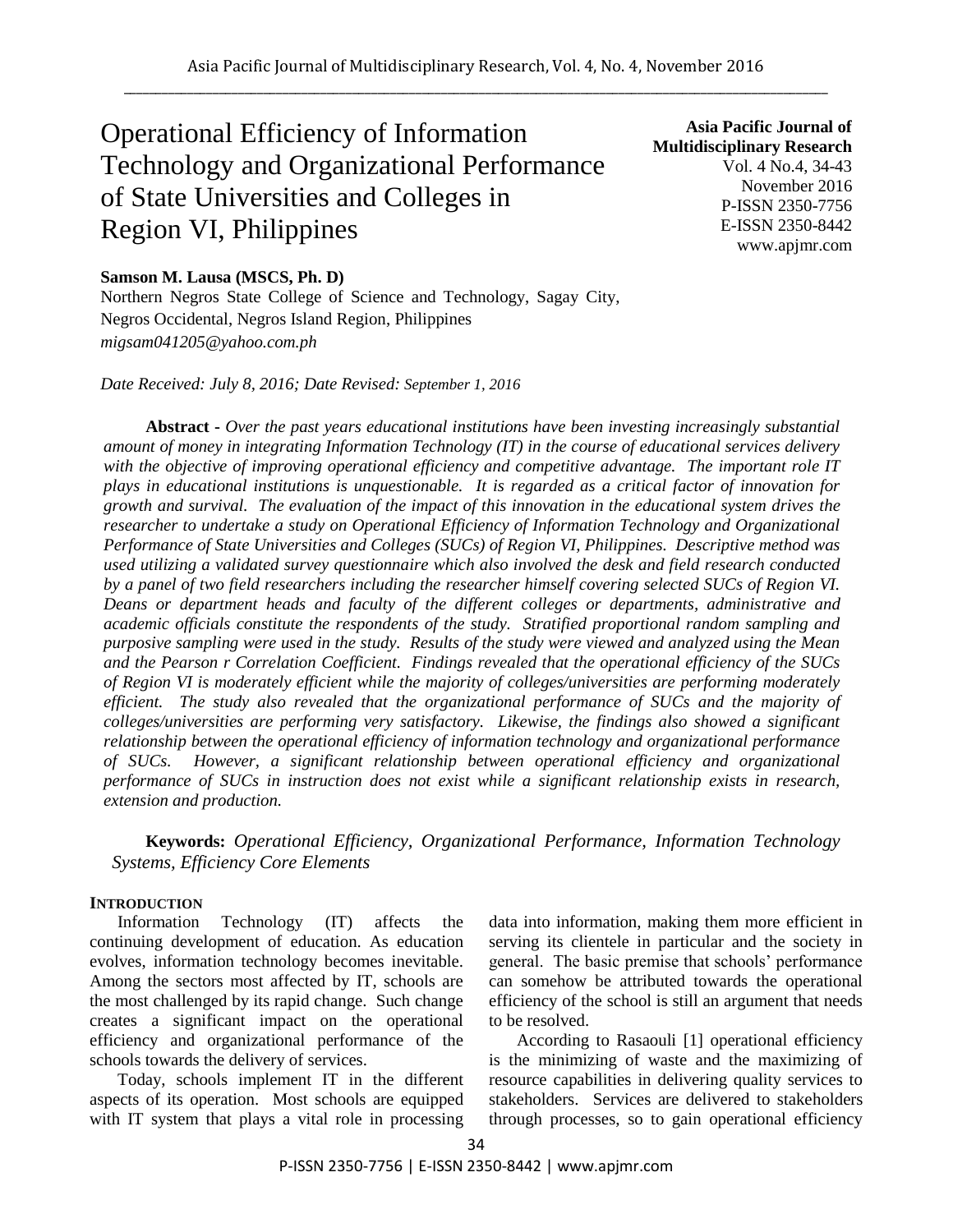the processes have to be optimized. However, processes cannot get work done by themselves. It should be executed by people and technology. Hence, obtaining optimum performance requires the right balance among people, processes, and technology. It is along this line that the integration of information system is essential to achieve operational efficiency thereby improving organizational performance. Such that, improvement in productivity is due not only to technology but also to how it is integrated into the organizational processes.

According to Spring [2] to achieve operational efficiency, organizations must determine their value chain -- the core organizational processes that create value for stakeholders. Accompanying these core processes will be management and support processes. A process change initiative has to demonstrate some quick wins regarding performance improvements, so it is important to commission process improvement initiatives for those processes, which gain valueadded work done for the organization

Studies of Dehning [3] for private businesses revealed that investments in information technology infrastructures and resources are driving force in enhancing organizational performance. Part of the argument is that IT investment is a precursor to developing agile and flexible IT-based business or operation processes, which have been found to have a positive effect on firm performance, measured regarding equity market capitalization, stock price changes, or return on assets and return on sales.

Findings of Dehning's study indicate a confirmation that the contribution of Information System (IS) capabilities as a source of advantage, enables the organization to create positional advantages to gain superior performance and have a positive effect on market responsiveness, which propels sales performance.

Mahmood [4] on his study on; Operational Efficiency of IT Systems: Its Impacts on Organizational Performance; demonstrated a positive and significant relationship between the operational efficiency of IT systems and organizational performance and productivity. He suggested further that in any event, research reflecting relationships between IT investment and organizational performance might be more convincing if it were based on IT investment both current and earlier periods.

The installation of IT system allows the school to adopt and adapt the latest technology in delivering services in the area of registration, accounting, human resource management, administration, library management, data communication, class information, lecture notes, and instruction. Communication among administration, staff, faculty, students, parents, alumni, benefactors and other stakeholders is enhanced. Implementing the latest IT system reduced the over-all time required for students to enroll, for the staff to process and update records and for the accounting personnel to perform the accounting functions. Apparently, the school greatly benefit from the reduction in the time spent for manually handling records, for updating and printing reports. As a result, operational costs are also reduced.

State Universities and Colleges (SUCs) in Region VI have implemented IT systems to perform data management tasks such as storing, retrieving and analyzing data about registration, accounting, administration, and data communication. IT systems may encompass many tasks. The task of implementing a registration system as part of the operational services of the school is to provide an effective and efficient schedule management, encoding and validation of records. Some of the activities in operating an accounting system are the releasing of official receipts, billing, and updating of students' records. The administration system of a school includes such activities as providing user's access and record archiving. Library management tasks which include loaning and returning of books, computation of penalty or overdue books, inventory of books and others. Data communication system tasks consist of providing an efficient transfer of data from one location to another.

With the implementation of IT systems by SUCs in Region VI, the failure of each SUC to monitor and evaluate the impact is evident. As a result, the implementation can never be validated if it provides efficient services towards its stakeholders. Likewise, the SUC's IT infrastructure was not measured if provides return in a form of intangible benefits manifested by its organizational performance.

A realistic examination of IT systems operational efficiency is, therefore, necessary to verify if IT infrastructure investment provides a striking balance between the cost and benefit of implementation. As so said, the existence of IT systems does not guarantee to provide better, quality, efficient, and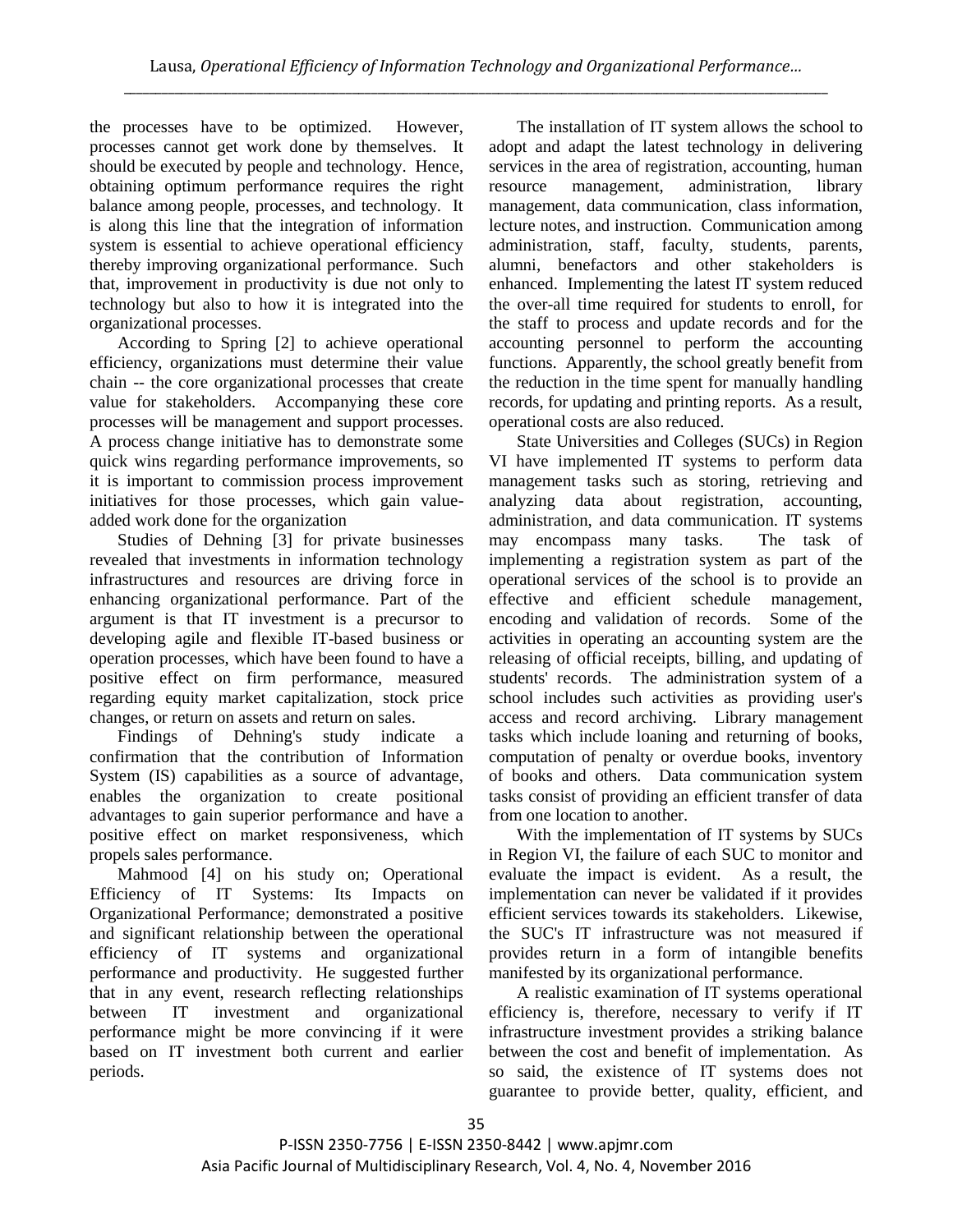effective services to clientele. Rather, a balance among the 3 core elements of IT efficiency such as; people, process, and technology should be met to achieve operational efficiency to improve organizational performance.

Hence, with these implications of optimal use of IT systems and the lack of valid evidence or facts of IT system evaluation this study on "Operational Efficiency of Information Technology and Organizational Performance of State Universities and Colleges of Region VI" was set out to establish whether operational efficiency of IT systems has an effect on organizational performance. It is hoped that this study will give insights to school administrators as to the common parameters or indicators that will contribute IT operational efficiency and positive organizational performance for non-profit service oriented organizations like SUCs.

# **STATEMENT OF THE PROBLEM**

The purpose of the study was twofold: examine the operational efficiency of IT systems and the organizational performance of SUCs in Region VI, and explore the relationship between IT systems operational efficiency and organizational performance.

Specifically, the following problems were pursued by the study; what is the extent of operational efficiency of the college/university in the implementation of IT systems when taken as a whole and when categorized as to SUCs and IT system components such as - security, funding IT systems, IT infrastructure, identity/access management, disaster recovery/business continuity, governance, organization, and leadership, teaching and learning with technology, staffing/HR management/training,

agility, adaptability, and responsiveness, strategic planning; and administrative/enterprise resource planning; what is the extent of organizational performance of the college/university in the implementation of IT systems when taken as a whole and when categorized as to SUCs and SUCs four-fold functions – instruction, research, extension and production; is there a significant relationship between the operational efficiency of information technology and the organizational performance of the college/university when taken as a whole and when categorized as to SUCS four-fold functions.

# **HYPOTHESIS OF THE STUDY**

There is no significant relationship between the operational efficiency of information technology and the organizational performance of the college/university at 0.05 level of significance when taken as a whole and when categorized as to SUCs' four-fold functions.

# **METHODOLOGY**

The descriptive method was used since the study primarily aims to examine the operational efficiency of IT systems employed by the respondents' schools and its relationship towards the organizational performance using a modified survey questionnaire. Desk research was also used to hunt out information published by entities that are relevant to the study. The data available in published form were accessed from the Internet, Public Library, Foreign and Local Journals, Researches and other compiled sources.

Similarly, field research was also used in the study because it involves fieldwork in collecting primary data.



P-ISSN 2350-7756 | E-ISSN 2350-8442 | www.apjmr.com Asia Pacific Journal of Multidisciplinary Research, Vol. 4, No. 4, November 2016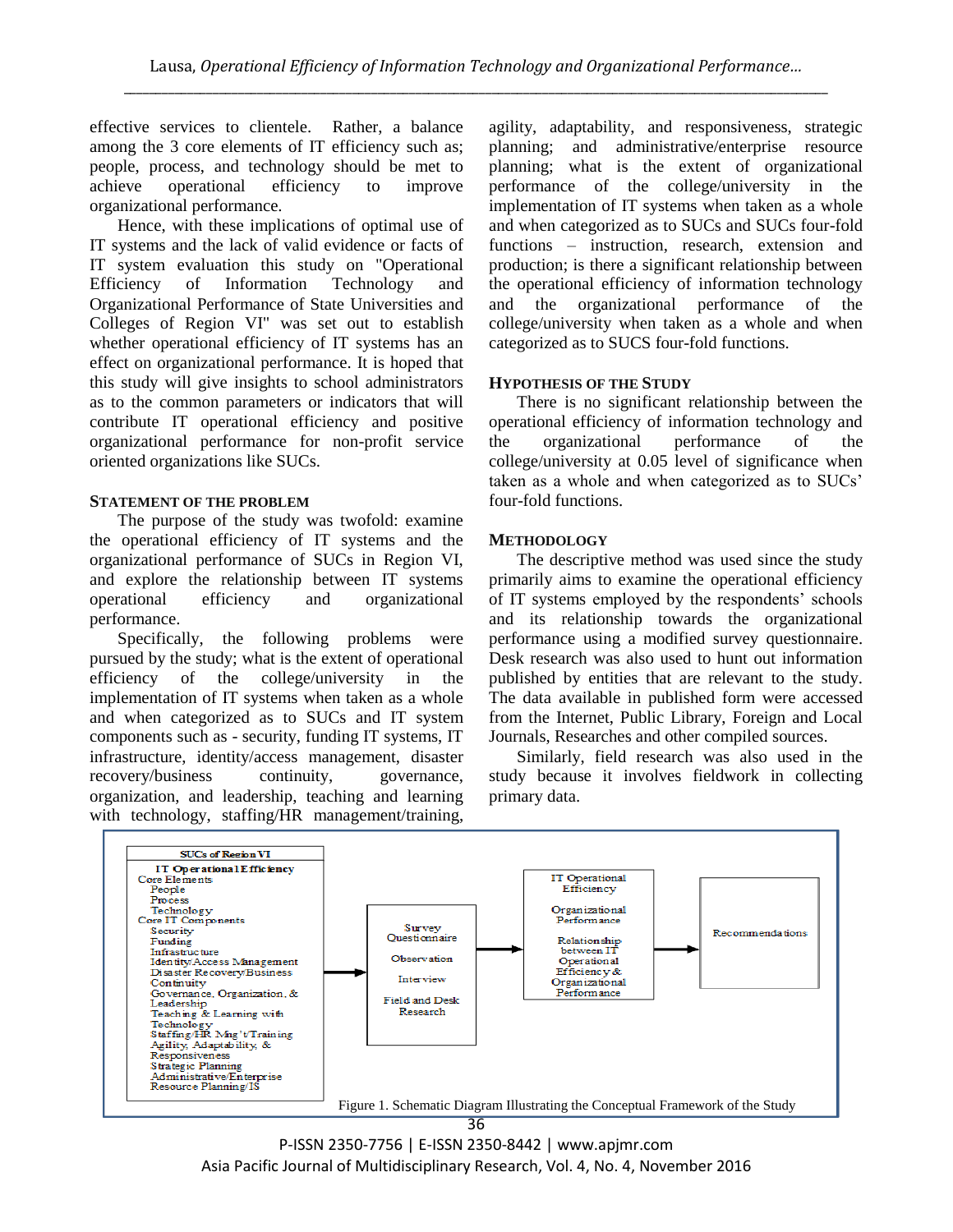A panel of two researchers and staff including the author himself conducted the fieldwork consisting of a survey and interviews of respondent- schools. In constructing the questionnaire or interview guide, the researcher used the questions raised in the statement of the problem as the guide.

# **Evaluation and Respondents of the Study**

The respondents of the study were the school heads, administrative and academic officials, teaching and non-teaching personnel of the colleges/departments/ sections/divisions/units. These respondents were selected since they have direct access or use of information technology systems as a tool to perform their duties and responsibilities in the operation of the school.

**Table 1. Summary of Respondents of the Study Categorized as to SUCs**

| University<br>/College | Population | Sample<br>Proportion | Sample<br><b>Size</b> | %age           |
|------------------------|------------|----------------------|-----------------------|----------------|
| <b>SUCA</b>            | 404        | 0.1059               | 43                    | 12             |
| <b>SUCB</b>            | 78         | 0.1059               | 8                     | 10             |
| <b>SUC C</b>           | 68         | 0.1059               | 7                     | 2              |
| <b>SUCD</b>            | 354        | 0.1059               | 37                    | 10             |
| <b>SUCE</b>            | 495        | 0.1059               | 52                    | $\mathfrak{D}$ |
| <b>SUCF</b>            | 619        | 0.1059               | 66                    | 15             |
| <b>SUC G</b>           | 328        | 0.1059               | 35                    | 31             |
| <b>SUCH</b>            | 1,034      | 0.1059               | 110                   | 18             |
| <b>Total</b>           | 3,380      |                      | 358                   | 100            |

The researcher used the stratified proportional random sampling in determining the operational efficiency and organizational performance of each SUC. However, to ensure that each mandated function of the SUC are represented the researcher distributed a questionnaire to possible respondents, per function, prioritizing or with consideration to respondents who are not only teaching but also performing research, extension and production. It is in this aspect that purposive sampling was also employed as a complimentary sampling technique to measure the intended purpose. Thus, sample size varies depending on the organizational set-up of the school and SUC level which was determined using the Slovin's formula.

To achieve the objectives set forth under the statement of the problems, the researcher adopted the following, instruments in the collection of data; schools' systems observation, interview, and validated survey questionnaire.

Schools' systems observation was conducted onsite by a panel of 2 composing the researcher himself and 1 other researcher (colleague) while the interview was conducted by the researcher himself to schools' key officials and school heads. On the other hand, the questionnaire was administered because it will supply the necessary information to complete the research study when answered properly by a required number of properly selected respondents.

The survey questionnaires were constructed after reading and studying samples of the questionnaire from related studies, the internet, books, and journals. A rigorous analysis of SUCs Organizational Performance Indicators Framework (OPIF), Major Final Outputs (MFOs), Accrediting Association of Chartered Colleges and Universities of the Philippines (AACCUP) accreditation instrument, SUC leveling performance indicators, and other performance indicators was also undertaken to gain insights on the parameters of qualitative organizational performance measures. The researcher also consulted several knowledgeable people about how to prepare a very comprehensive instrument to measure SUCs or public organizations' performance. These experts are the ones who evaluated that there are enough items to collect data to cover all aspects of the problem and to answer all the specific questions under the statement of the problem. Then the researcher submitted the questionnaire to his adviser for correction after which it was finalized.

The instrument was of 2 parts, part 1 of which contains items relating to operational efficiency of information technology which included the following IT system components; a) 10 items on security, b) 10 items on funding IT, c) 11 items on IT infrastructure, d) 10 items on identity and access management, f) 7 items on disaster and recovery management, g) 8 items on governance, h) 10 items on teaching, i) 9 items on staffing and HR training, j) 5 items on agility, k) 10 items on strategic planning process, and l) 7 items on administrative processes. Part II of the instrument contains items relating to the organizational performance of SUCs based on its four-fold functions namely; a) 30 items on instruction, b) 23 items on research, c) 28 items on extension and d) 27 items on production. A five-point scale was used in all items where 5 as the highest and 1 as the lowest.

Since the researcher himself constructed the questionnaire, face and content validation by a jury was conducted. The questionnaire was given to 6 experienced and knowledgeable members of the jury as experts' evaluators particularly in the field of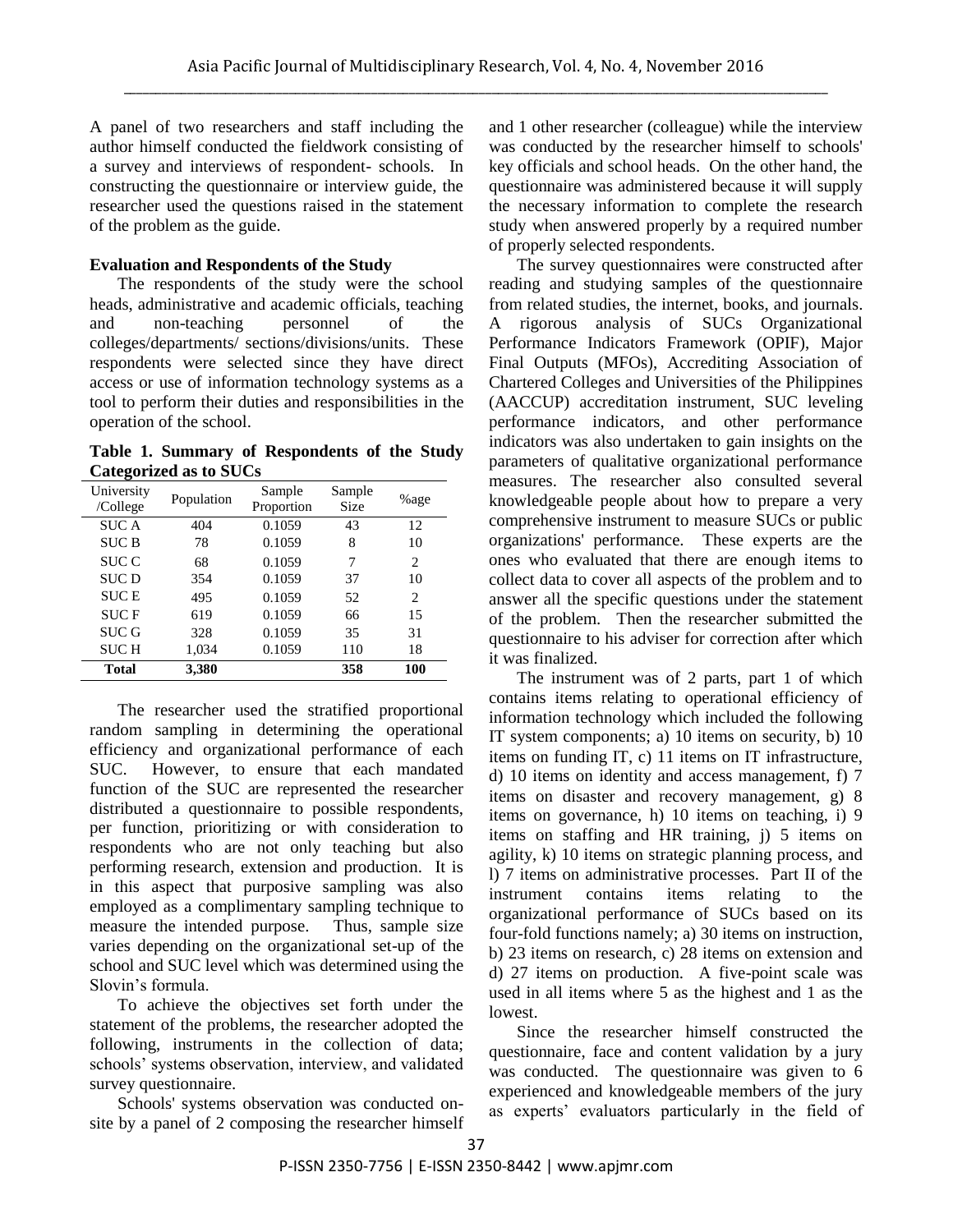information technology systems, school presidents, vice-presidents and faculty-researchers who validated and evaluated each item and made comments to confirm the validity of the questionnaire used in the study using the Good and Scates and Calderon Criteria for Questionnaire Evaluation. The questionnaire was rated using the scale; 4 - Very Good, 3 – Good, 2 – Fair, and 1 - Poor. These expertvalidators did not participate in the study. The summary table for experts' validation and comments enabled the researcher to mark the concordance or disconcordance of experts' opinion regarding each given item. Content experts usually establish face or content validation. They evaluated the questions formulated by the researcher whether they are valid for use in gathering information. Therefore, if the experts' answers are affirmative, then the questionnaire is valid. The validity index of 3.59 showed that the questionnaire is valid.

The validated instrument was subjected to another round of test, the test of reliability. Reliability means that the instrument is dependable and stable. This means the consistency of the responses from moment to moment. Thus, the validated instrument was administered to 34 part-time teachers and job-orders of SUC C, who were not the actual respondents of the study. The results were interpreted using the Cronbach's Alpha and it showed a very highcorrelation value as represented by a 0.976 reliability statistic. After all the improvements had been made, the final copy of the questionnaire was then used for data gathering.

The questionnaire was personally distributed and administered by the researcher with his 1 colleague and staff to the respective area representatives of the respondent school.

The respondents were given adequate time, to answer the questionnaire. Instructions are stated in the questionnaire for the respondents to completely and thoroughly answer the questions. Since the respondents are all professionals, it is deemed that all items are answered. After 2 weeks or a month the researcher personally retrieved the accomplished questionnaires, others are sent back via LBC courier. These questionnaires were ready for tabulation and analysis.

An interview and observation of the school system and actual IT system implementation were also done to assess and gain insight of the actual situation that took place in schools' operations. The actual observation also validated the responses of the respondents on the items stipulated in the questionnaire. Likewise, it has surfaced best practices and structures of the organizations that attribute efficiency, effectiveness and positive performance.

After the data were collected the researcher processed it into an order and form that allows statistical tabulation and facilitates analysis and interpretation. The hypothesis postulated for the problems formulated in the study was tested in the following manner.

# **Data Processing and Statistical Treatment**

To determine the operational efficiency of the college/university in the implementation of IT systems when taken as a whole, when categorized as to SUC and as to IT system components, the mean was used.

Likewise, the mean was used to determine the organizational performance of the university/college in the implementation of IT systems when taken as a whole, when categorized as to SUC, and as to fourfold functions.

While Pearson Product Moment Coefficient of Correlation (Pearson r) was used to determine if there is a significant relationship between the operational efficiency of IT systems implementation and the organizational performance of the college/university when taken as a whole, when categorized as to SUC, and as to four-fold functions.

# **RESULTS AND DISCUSSION**

The implementation of IT Systems to SUCs has always been geared towards attaining higher efficiency in the provision of services to its stakeholders. It is always seen as a methodology or tool that enhances operational efficiency. However, the measure towards efficiency has always been in the realm of the financial improvement it brings to the organization or the profitability issue. Table 2 shows the mean and verbal interpretation on the extent of operational efficiency of the college/university when taken as a whole and when categorized as to SUCs and IT system components.

When categorized as to SUCs the findings revealed that the operational efficiency of the College/University as a whole is Moderate. On the other hand, SUC E and SUC B are Efficient while other state universities and colleges are Moderately Efficient.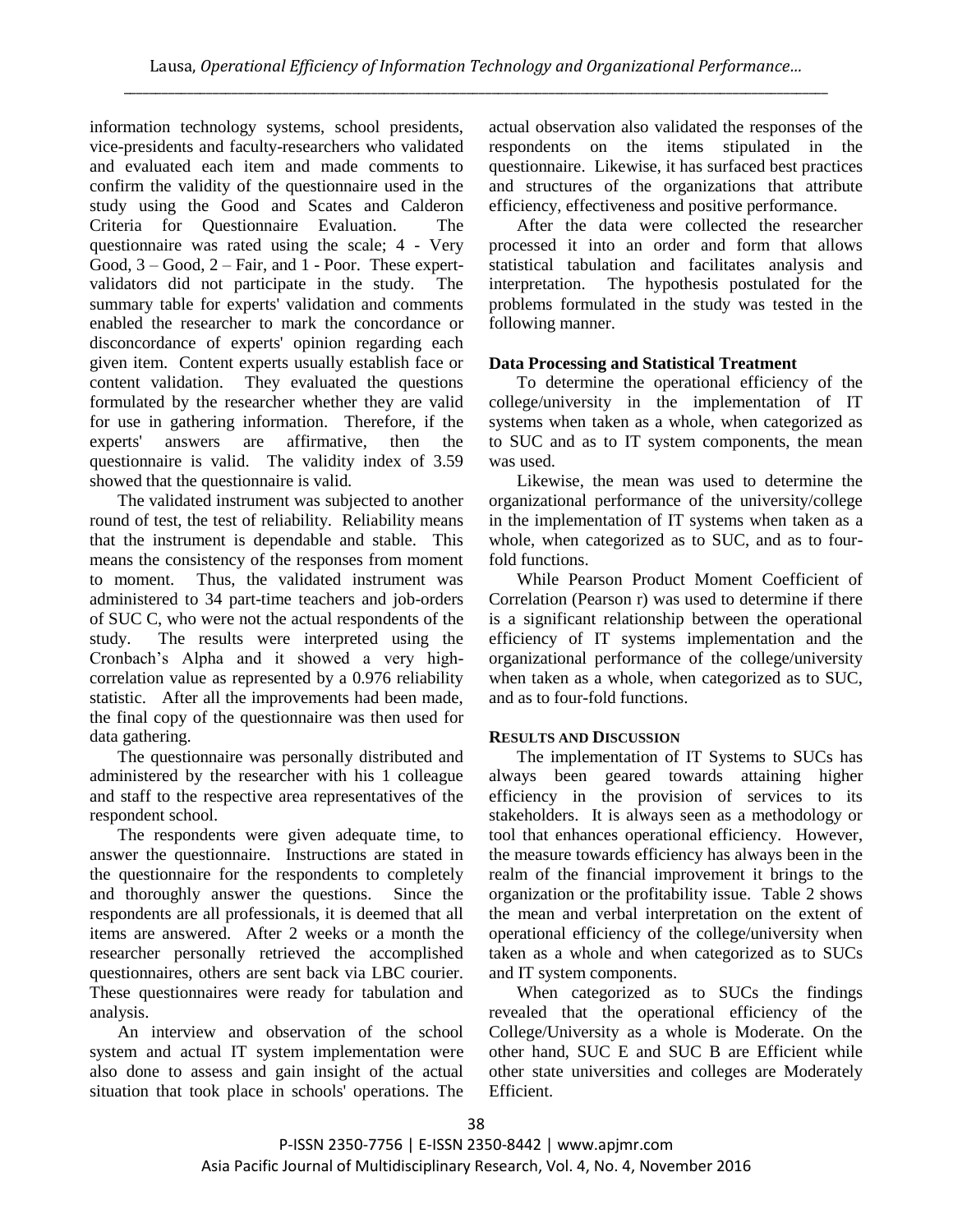|                 |                     |                    |                  |                     | IT SYSTEM COMPONENTS |                   |                     |                     |                    | $\alpha$ called the control of $\alpha$ is $\alpha$ and $\alpha$ in $\beta$ seems components |                  |          | Verbal             |
|-----------------|---------------------|--------------------|------------------|---------------------|----------------------|-------------------|---------------------|---------------------|--------------------|----------------------------------------------------------------------------------------------|------------------|----------|--------------------|
| <b>SUC</b><br>S | <b>SECURI</b><br>TY | <b>FUNDI</b><br>NG | <b>INF</b><br>RA | <b>IDENTI</b><br>TY | <b>DISAS</b><br>TER  | <b>GOVE</b><br>RN | <b>TEACHI</b><br>NG | <b>STAFFI</b><br>NG | <b>AGILI</b><br>TY | <b>STRATE</b><br><b>GIC</b>                                                                  | <b>ADM</b><br>IN | ME<br>AN | Interpreta<br>tion |
| A               | 3.17                | 3.10               | 3.14             | 3.12                | 3.04                 | 3.16              | 3.31                | 3.27                | 3.15               | 3.12                                                                                         | 3.11             | 3.15     | ME                 |
| B               | 3.63                | 3.50               | 3.82             | 3.48                | 3.45                 | 3.69              | 3.66                | 3.67                | 3.53               | 3.58                                                                                         | 3.64             | 3.60     | E                  |
| $\mathsf{C}$    | 2.86                | 3.09               | 3.08             | 3.23                | 2.96                 | 3.34              | 3.64                | 3.73                | 3.43               | 3.31                                                                                         | 3.41             | 3.28     | ME                 |
| D               | 3.31                | 3.56               | 3.36             | 3.27                | 3.13                 | 3.42              | 3.56                | 3.57                | 3.57               | 3.65                                                                                         | 3.55             | 3.45     | ME                 |
| E               | 3.50                | 3.60               | 3.55             | 3.58                | 3.43                 | 3.66              | 3.68                | 3.72                | 3.72               | 3.66                                                                                         | 3.78             | 3.62     | $\mathbf E$        |
| F               | 3.13                | 3.29               | 3.20             | 3.21                | 3.13                 | 3.45              | 3.36                | 3.34                | 3.23               | 3.31                                                                                         | 3.23             | 3.26     | ME                 |
| G               | 3.29                | 3.28               | 3.33             | 3.24                | 3.19                 | 3.34              | 3.47                | 3.41                | 3.34               | 3.37                                                                                         | 3.36             | 3.33     | ME                 |
| Mean            | 3.27                | 3.34               | 3.35             | 3.30                | 3.19                 | 3.44              | 3.53                | 3.53                | 3.42               | 3.43                                                                                         | 3.44             | 3.39     | ME                 |
| VI              | ME                  | MЕ                 | ME               | ME                  | ME                   | ME                | E                   | E                   | ME                 | ME                                                                                           | ME               |          |                    |

**Table 2. Mean and Verbal Interpretation on the Extent of Operational Efficiency of the College/University when takenas a whole and when categorized as to SUCs and IT System Components**

*E-Efficient; ME- Moderately efficient* 

It shows that there are SUCs in Region VI who consider IT systems implementation as the number 1 priority among others. Further, when operational efficiency is categorized as to IT system components, it showed that SUCs in Region VI are Efficient in implementing IT systems in Teaching -Learning with Technology and in Staffing/HR Management/Training while Moderately Efficient in all other components.

It means therefore that SUCs in Region VI have mechanisms on monitoring and evaluating proprietary and open-source instructional materials for used in teaching and learning.

Likewise, a clear plan, program, implementation and adoption of emerging technologies in teaching and learning are also evident as manifested by the strong support of the administration in capacitating its human capital through various in-house and sponsored ICT workshops, training, conferences, symposia, and others.

SUCs are monitored and evaluated (or regulated) by the Department of Budget and Management's (DBM) Organizational Performance Indicators Framework (OPIF), the Commission on Higher Education's(CHED) Normative Funding, and the Administrative Order (AO)25—Inter-Agency Task Force's (IATF) Performance-Base Bonus (PBB) in terms of their performance in; (a)utilization of funds, implementation of programs, projects and activities, return on investment, etc.; (b)percentage of board passers, employability of graduates, graduates employed in their field of specialization; and (c) stakeholders satisfaction survey, economic value added, expert services. Thus, this study covers measure of organizational performance that integrates

the OPIF, Normative Funding, AO25, ISO 9001:2008 standards, and AACCUP benchmark statements as performance indicators. Table 3 shows the mean and verbal interpretation on the extent of the organizational performance of the college/university when taken as a whole and when categorized as to SUCs and SUCs four-fold functions.

| Table 3 Mean and Verbal Interpretation on the Extent      |
|-----------------------------------------------------------|
| of Organizational Performance of the College/University   |
| when taken as a whole and when categorized as to SUCs and |
| <b>SUCs four-fold functions</b>                           |

|          | <b>SUCs Four-fold Functions</b> |          |           | VI         |      |    |
|----------|---------------------------------|----------|-----------|------------|------|----|
| SUC<br>S | Instruction                     | Research | Extension | Production | Mean |    |
| A        | 3.52                            | 3.09     | 3.26      | 3.17       | 3.26 | S  |
| B        | 3.88                            | 3.52     | 3.57      | 3.42       | 3.60 | VS |
| C        | 3.71                            | 3.57     | 3.52      | 3.46       | 3.57 | VS |
| D        | 3.61                            | 3.53     | 3.53      | 3.47       | 3.53 | VS |
| E        | 3.73                            | 3.71     | 3.67      | 3.81       | 3.73 | VS |
| F        | 3.60                            | 3.10     | 3.21      | 3.18       | 3.27 | S  |
| G        | 3.88                            | 3.67     | 3.69      | 3.56       | 3.70 | VS |
| Mean     | 3.70                            | 3.45     | 3.49      | 3.44       | 3.52 | VS |
|          | VS                              | S        | S         | S          |      |    |

*VS- Very Satisfactory; S-Satisfactory*

The findings revealed that the organizational performance of the College/University as a whole is Very Satisfactory. On the other hand, when categorized as to SUCs, SUC F and SUC A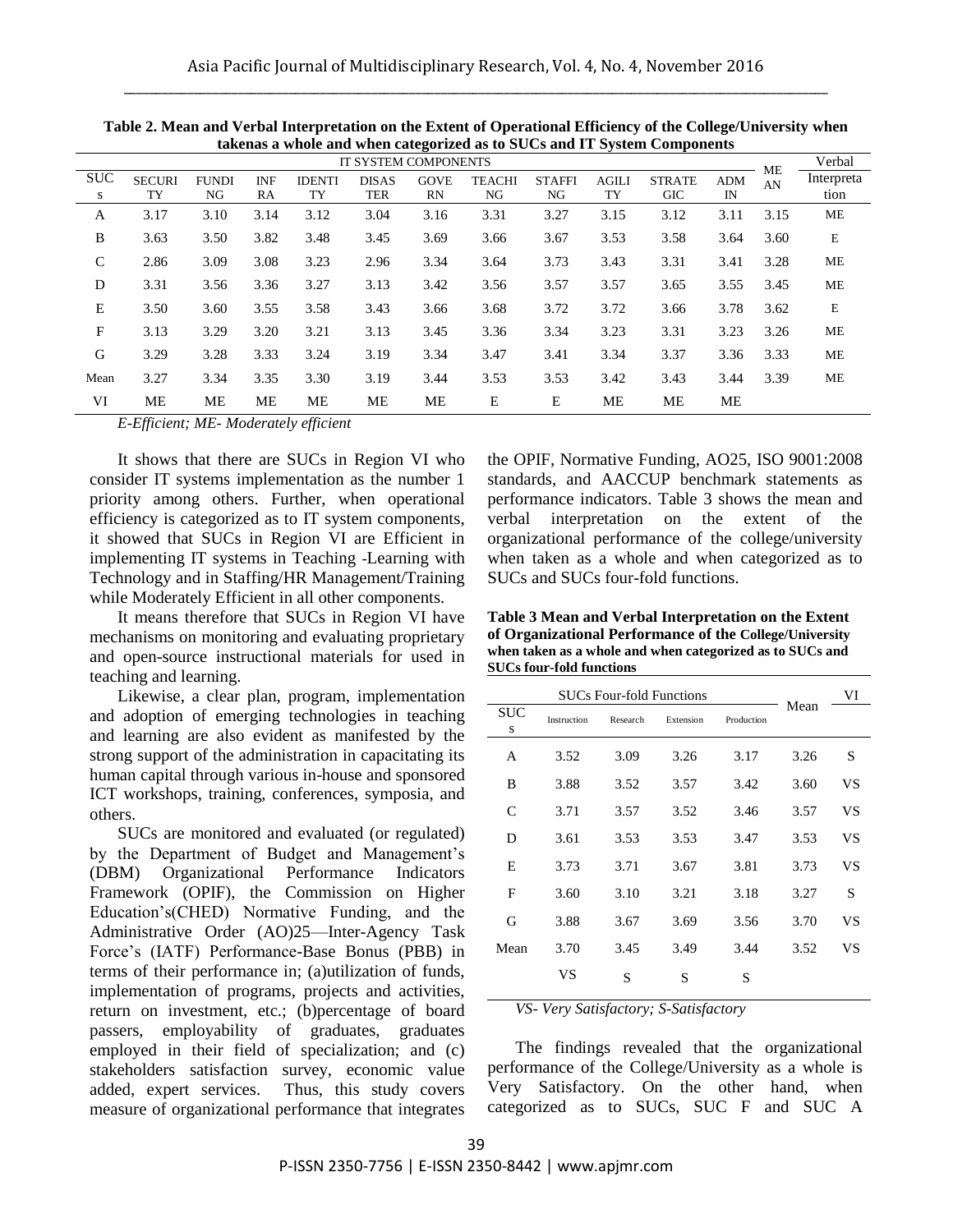performances are Satisfactory while other state universities and colleges performances are Very Satisfactory. It shows that there are SUCs in Region VI who are performing well than others. This proves that the organizational performance of SUC cannot be directly associated with the size, budget, infrastructure and the population of the SUC. On the other hand, the kind of human capital the SUC has is one of the major factors.

Further, when organizational performance is categorized as to four-fold functions, it showed that SUCs in Region VI perform Very Satisfactorily in Instruction, Satisfactorily in Research, Extension, and Production. It means therefore that SUCs of PASUC VI are committed and true to their mandate of providing equitable access to quality education through quality instruction as the foreground for research, extension and production. After all, these functions can be considered as the outcome of Instruction.

Over the past decades, local governments have increasingly leveraged information technology to transform relationships with citizens. Through the use of technology, governments have improved the delivery of services to constituents and increased the efficiency of their work processes resulting to improve productivity or performance.

According to Gagnon [5] these improvements have led to greater citizen satisfaction, increased government transparency and significant reductions in operating costs. Hence, in this study, a very comprehensive measures of efficiency was considered that ranges from strategic planning to funding, staffing to infrastructure, and adoption to utilization. This is to ensure the validity of the relationship of efficiency to performance if there exist, otherwise, not significantly related.

#### **Table 4. Mean and Correlation between the Operational Efficiency and the Organizational Performance of the College/University when taken as a whole**

|                                                                                  | Mean   |                     |        | <b>Std. Deviation</b> |  |
|----------------------------------------------------------------------------------|--------|---------------------|--------|-----------------------|--|
| Efficiency                                                                       | 3.3843 |                     | .17822 |                       |  |
| Performance                                                                      | 3.5229 |                     | .18954 |                       |  |
|                                                                                  |        | <b>Correlations</b> |        |                       |  |
| <b>Test Variables</b>                                                            |        |                     |        | Interpretation        |  |
| <b>Operational Efficiency</b><br>and Organizational<br>Performance as a<br>Whole |        | $.713*$             | .036   | Significant           |  |

Table 4 shows the mean and correlation between the operational efficiency and the organizational performance of the college/university when taken as a whole.

The findings revealed that there is a significant relationship between the operational efficiency of IT and the organizational performance of the college/university at 0.05 level of significance when taken as a whole. This means that the operational efficiency of IT has a direct effect or influence to the organizational performance of the college/university. Thus, the higher the operational efficiency, the higher the organizational performance.

## **Table 5. Mean and Correlation between the Operational Efficiency and the Organizational Performance of the SUCs as to Instruction**

|                       | Mean            |      | <b>Std. Deviation</b> |                       | N           |
|-----------------------|-----------------|------|-----------------------|-----------------------|-------------|
| Efficiency            | 3.3843          |      | .17822                |                       |             |
| Instruction           | 3.7043          |      | .13915                |                       |             |
|                       |                 |      |                       |                       |             |
| <b>Test Variables</b> | r               | P    |                       | <b>Interpretation</b> |             |
| Operational           |                 | .563 | .094                  |                       | <b>Not</b>  |
| Efficiency<br>and     |                 |      |                       |                       | Significant |
| Organizational        |                 |      |                       |                       |             |
| Performance           | <b>as</b><br>to |      |                       |                       |             |
| Instruction           |                 |      |                       |                       |             |

On Operational Efficiency and Organizational Performance of the SUCs as to Instruction, it showed that there was no significant relationship. This proves that there is no direct correlation between IT operational efficiency and organizational performance in instruction. A very objective analysis will tell us that since the majority of the workforces of the college/university are teachers whose primary function is to teach, therefore, with or without IT systems they are duty-bound to perform duties and functions as teachers. Likewise, the predictors of organizational performance in instruction should also be considered and one of which is the students themselves. According to Lausa [6] as cited in the extension paper on "PaG-ULIKID Eskwelahan sa Barangay (PEB): Empowering Public High Schools through ICT Training Program", IT systems may somehow improve academic performance of students but improving organizational performance specifically in instruction is still debatable and needs a more rigorous research, historical research as the case may be. Table 6 shows the mean and correlation between

P-ISSN 2350-7756 | E-ISSN 2350-8442 | www.apjmr.com Asia Pacific Journal of Multidisciplinary Research, Vol. 4, No. 4, November 2016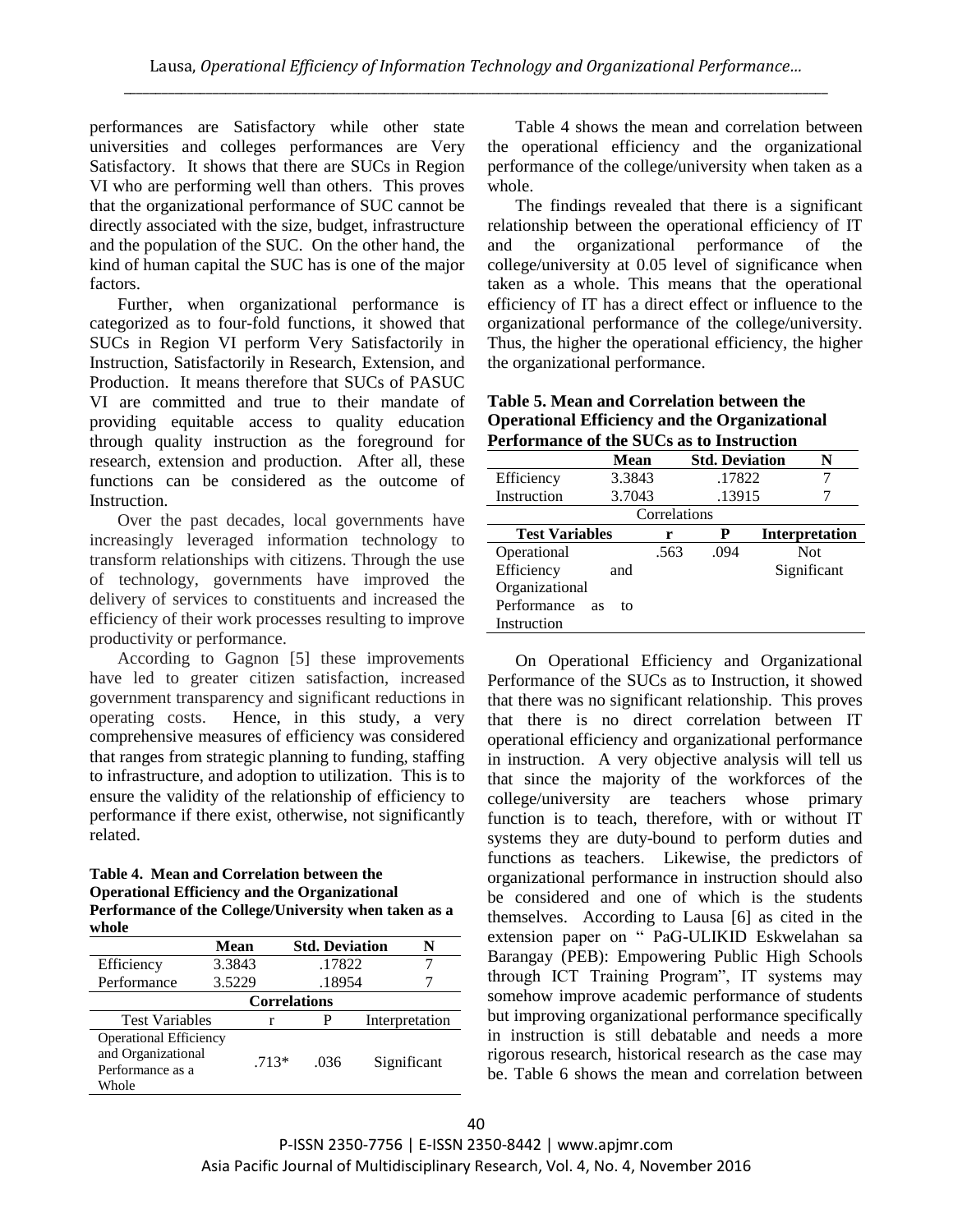the operational efficiency and the organizational performance of the SUCs as to research.

## **Table 6 Mean and Correlation between the Operational Efficiency and the Organizational Performance of the SUCs as to Research**

|                       | Mean   | <b>Std. Deviation</b> |        |  | N                     |  |  |
|-----------------------|--------|-----------------------|--------|--|-----------------------|--|--|
| Efficiency            | 3.3843 |                       | .17822 |  |                       |  |  |
| Research              | 3.4557 |                       | .25612 |  |                       |  |  |
|                       |        | Correlations          |        |  |                       |  |  |
| <b>Test Variables</b> | r      |                       | P      |  | <b>Interpretation</b> |  |  |
| Operational           |        |                       |        |  |                       |  |  |
| Efficiency and        |        |                       |        |  |                       |  |  |
| Organizational        |        | .676*                 | .048   |  | Significant           |  |  |
| Performance as to     |        |                       |        |  |                       |  |  |
| Research              |        |                       |        |  |                       |  |  |

On Operational Efficiency and Organizational Performance of the SUCs as to Research, it showed that there is a significant relationship thus, proving that there is a direct correlation of IT operational efficiency to organizational performance in research. This means that the workforce of the college/university is adopting the use of technology in the conduct of research. This is supported by the study of Whitney, et.al. [7] as cited in Canadian Journal on Aging that the integration of IT system in research increases efficiency resulting to an increase in performance. Further, the expertise of the researchers in optimizing the utilization of the capability of IT systems in the conduct of research is valuable. As a result, the higher the acceptability and integration of IT system in research the higher the efficiency and productivity or performance.

# **Table 7. Mean and Correlation between the Operational Efficiency and the Organizational Performance of the SUCs as to Extension**

|                       | Mean                |                 | <b>Std. Deviation</b> | N                     |
|-----------------------|---------------------|-----------------|-----------------------|-----------------------|
| 3.3843<br>Efficiency  |                     |                 | .17822                |                       |
| Extension             | 3.4929              |                 | .18821                |                       |
|                       | <b>Correlations</b> |                 |                       |                       |
| <b>Test Variables</b> |                     | P<br>r          |                       | <b>Interpretation</b> |
| Operational           |                     | $.681*$<br>.046 |                       | Significant           |
| Efficiency and        |                     |                 |                       |                       |
| Organizational        |                     |                 |                       |                       |
| Performance as to     |                     |                 |                       |                       |
| Extension             |                     |                 |                       |                       |

Likewise, the SUCs commitment and adaptability in IT systems integration in the conduct of research is very evident. This includes the use and integration of IT systems (SPSS, and other software applications as examples) which provides higher accuracy rate and expedites data processing resulting in higher efficiency thereby improving performance. The CHEDs priority programs for research and the SUCs strong partnership and linkages to research agencies and other private agencies that range from funding to the grants of the latest technology for research is also a clear indicator of targeting higher research efficiency for a very positive research performance. Table 7 shows the mean and correlation between the operational efficiency and the organizational performance of the SUCs as to extension.

On Operational Efficiency and Organizational Performance of the SUCs as to Extension it showed that a significant relationship exists. Thus, the efficiency of integrating IT systems to SUCs operations directly affects the organizational performance of SUCs in extension. Again, this means that the workforce of the college/university is adopting the use of technology in the conduct of extension. Further, this is supported by the extension plans and programs of SUCs that leverage the use and transfer of technology (including IT systems and others) to various sectors. The rate of leveraging IT systems and another technology in the conduct of extension services is always accorded to enhance the delivery of extension services particularly in efficiency and improvement of performance. Table 8 shows the mean and correlation between the operational efficiency and the organizational performance of the SUCs as to production.

## **Table 8. Mean and Correlation between the Operational Efficiency and the Organizational Performance of the SUCs as to Production**

|                       | Mean    | <b>Std. Deviation</b> |                       | N |
|-----------------------|---------|-----------------------|-----------------------|---|
| Efficiency            | 3.3843  | .17822                |                       |   |
| Production            | 3.4386  | .22117                |                       |   |
|                       |         | <b>Correlations</b>   |                       |   |
| <b>Test Variables</b> | r       | P                     | <b>Interpretation</b> |   |
| Operational           |         |                       |                       |   |
| Efficiency and        |         |                       |                       |   |
| Organizational        | $.727*$ | .032                  | Significant           |   |
| Performance as to     |         |                       |                       |   |
| Production            |         |                       |                       |   |

On Operational Efficiency and Organizational Performance of the SUCs as to Production, findings revealed that there is a significant relationship. Thus, the organizational performance of SUCs concerning Production is directly influenced by the efficiency of integrating IT systems to SUCs production operations.

P-ISSN 2350-7756 | E-ISSN 2350-8442 | www.apjmr.com Asia Pacific Journal of Multidisciplinary Research, Vol. 4, No. 4, November 2016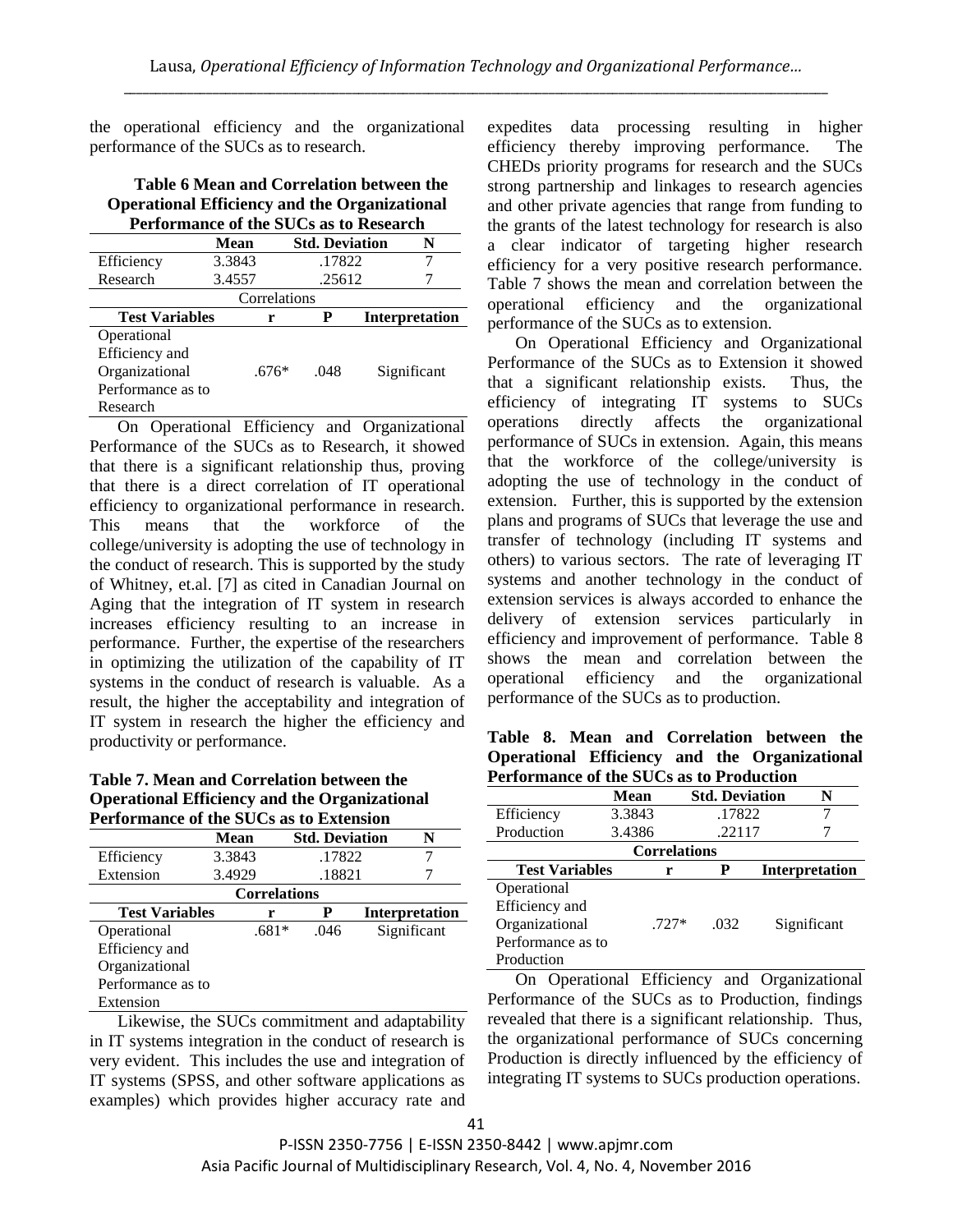This is perhaps the results of the SUCs commitment to streamline and strategize the production activities of the college/university through IT system integration to generate sufficient funds from this income generating projects to augment other maintenance and operating expenses. The goal of each SUCs and the planned regulation of reducing the subsidies of the government agencies including SUCs is also a factor that drives the utilization of IT systems in production operation to increase service efficiency and increasing organizational performance.

These findings and analyses are supported by the study of Weill [8] that stated: "information technology efficiency is the most important factor affecting organizational performance and competitive advantage." According to him, correct application of information technology in organizations can respond to the needs and demands of customers and citizens more accurately and faster and make them more satisfied.

Thus, in this era of communication and information technology where virtual network and non-border organizations and citizen-centered egovernment/governance are gaining importance, it is necessary and inevitable to use IT for all organizations, because with the expansion of the labor market, globalization, and rapid technological changes, organizations need to have the required flexibility to comply with environmental changes which cannot be achieved except through IT.

# **CONCLUSIONS AND RECOMMENDATIONS**

Based on the aforementioned findings derived from the study, the following conclusions were drawn:

The operational efficiency of SUCs in Region VI, when taken as a whole, is moderately efficient. Likewise, 5 or majority of the SUCs in Region VI are moderately efficient in the implementation of IT systems, while 2 SUCs are efficient. Further, SUCs in Region VI are moderately efficient in terms of IT systems security, funding, infrastructure, identity and access management, disaster recovery and business continuity, governance, organization and leadership, agility, adaptability and responsiveness, strategic planning, and on administrative and enterprise resource planning, while efficient on teaching and learning and staffing, HR management and training.

The organizational performance of SUCs in Region VI, when taken as a whole, is very satisfactory. Likewise, 5 or a majority of the SUCs in

Region VI are very satisfactory in their performances of the four-fold functions of SUCS, while 2 SUCs are satisfactory. Further, SUCs in Region VI are very satisfactory concerning their performance in Instruction, while satisfactory in Research, Extension, and Production.

There is a significant relationship between IT operational efficiency and the organizational performance of SUCS when taken as a whole. Likewise, a significant relationship also exists between IT operational efficiency and organizational performance of SUCs as to Research, Extension, and Production, while, no significant relationship exist between IT operational efficiency and organizational performance of SUCs as to Instruction.

Based on the findings and conclusions derived from this investigation, the following recommendations were set;

The role of values or work attitude in the improvement of performance may be given more attention by the administrators and the management such that more employees' value or work attitude is seen than to systems and structures.

Public sector agencies may consider the integration and utilization of modern information and communication technologies (ICT) to establish efficient organizations and offer services in a fast, easy and convenient way

Policy-makers and decision-makers in different organizations may be educated in understanding the importance of IT application in the state sector to increase organizational productivity, customer and citizens' satisfaction and may consider it as a guideline in enacting related policies.

Administrators may consider human resource development through the application of information technology in aspects of skills development of employees, enhancement of perception skills, enhancement of decision-making skills, the formation of standard-oriented thinking and strengthening selfcontrol.

SUCs, PHEIs, and other HEIs Administrators may consider an ICT master plan that is formulated according to the school's vision-mission to promote effective integration of ICT in the teaching-learning process and other functions.

Education policy makers and planners may first of all be clear about what educational outcomes are being targeted and these broad goals should guide the